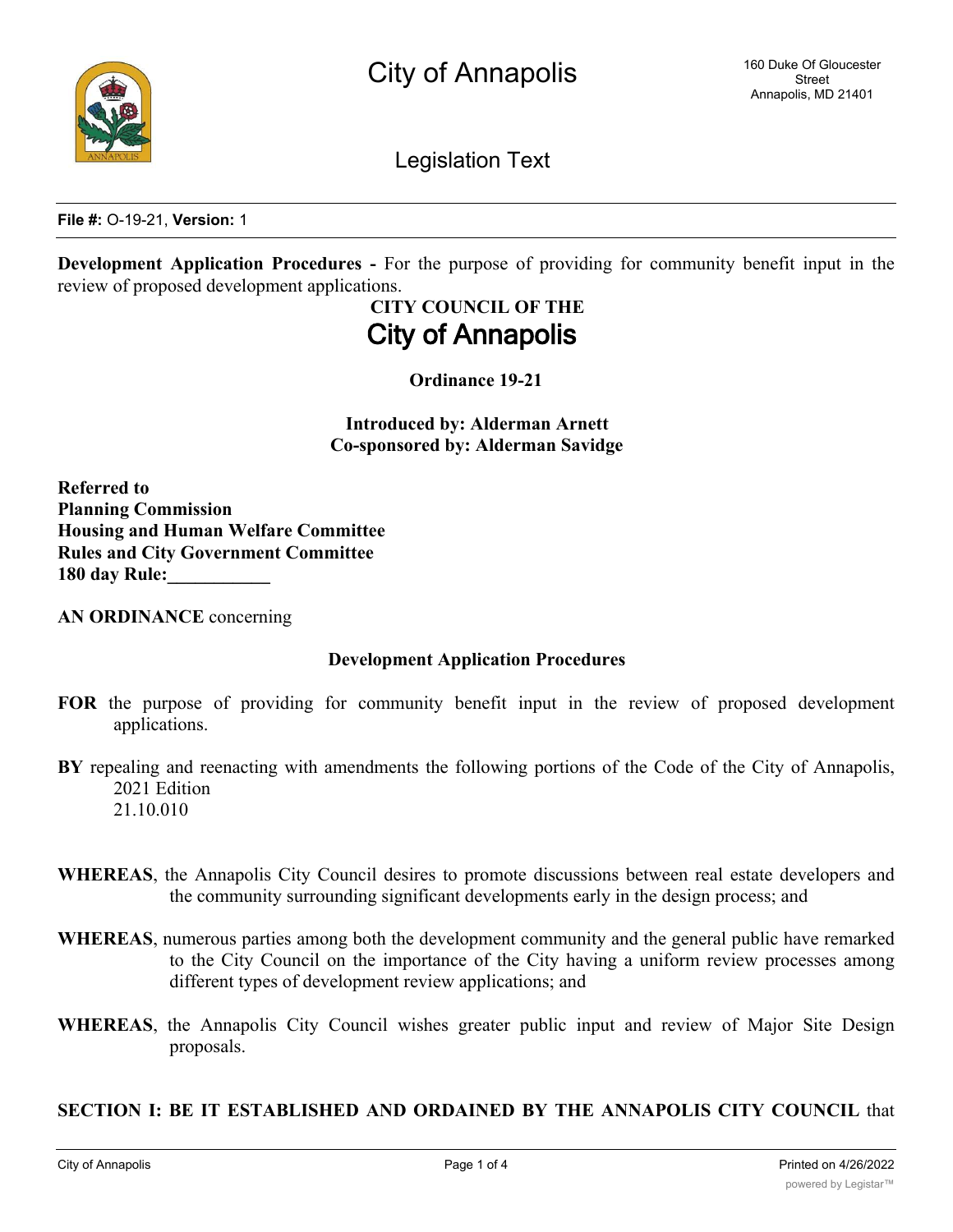the Code of the City of Annapolis shall be amended to read as follows:

#### **Title 21 - PLANNING AND ZONING Chapter 21.10 - GENERAL APPLICATION PROCEDURES AND FEES Section 21.10.010 - Common procedures for review of applications.**

Applications submitted for review and approval pursuant to the Zoning Code will be processed in accordance with the procedures of this section and any other procedures that are established in a Division II chapter in connection with a specific zoning application. The specific procedures established in other Division II chapters may reference sections of the common procedures for review of applications.

- A. Pre-application Conference. The purpose of a pre-application conference shall be to acquaint the Planning and Zoning Director with a potential application and to acquaint the potential applicant with the requirements of the zoning code, building codes, and other relevant criteria and procedures. A preapplication conference shall not be an exhaustive review of all potential issues. The pre-application conference is informational only, and is not an approval in any manner of a proposal. Prior to the submission of an application required by the zoning code, a pre-application conference with the Planning and Zoning Director shall be in accordance with the following:
	- 1. Required Conference. A pre-application conference with the Planning and Zoning Director shall be held for the following types of applications:
		- a. Major site design plan applications.
		- b. Planned development applications.
		- c. Zoning map or text amendments.
	- 2. Optional Conference. For all other applications, the Planning and Zoning Director may hold a preapplication conference.
- B. Community Meeting. The purpose of a community meeting is to inform persons and community associations, including but not limited to, homeowners associations, condominium associations, resident associations, and business associations. The prospective applicant shall address the items identified by the Planning and Zoning Director's checklist and receive comments and concerns about the development proposal so that the prospective applicant may become aware of those comments and concerns before submission and formal consideration of the application. The list of associations and their contact information shall be maintained by the Office of the Mayor.
	- 1. Required Community Meeting. A community meeting shall be held before submission of an application that requires a certificate of adequate public facilities under Title 22 of the City Code and for a proposed subdivision that will contain a new street.
	- 2. Optional Community Meeting. For all other types of applications, a community meeting shall be optional. Whenever a required community meeting is held, the prospective applicant may hold additional optional community meetings.
	- 3. Before a community meeting may be held, the prospective applicant shall provide notice in accordance with Section 21.10.020(A) and (B) of this Code. A community meeting shall be held not earlier than one year prior to submission of an application and no later than fourteen days prior to submission of an application.
	- 4. A prospective applicant who has conducted a community meeting shall provide a written summary of the community meeting to the Planning and Zoning Director within thirty days after the conclusion of the community meeting, unless already submitted with the application. The written summary shall include a list of meeting attendees, a summary of attendee comments, an overview of discussions related to the development proposal, and any other information the prospective applicant deems appropriate. The written summary shall be submitted with the application and be made available by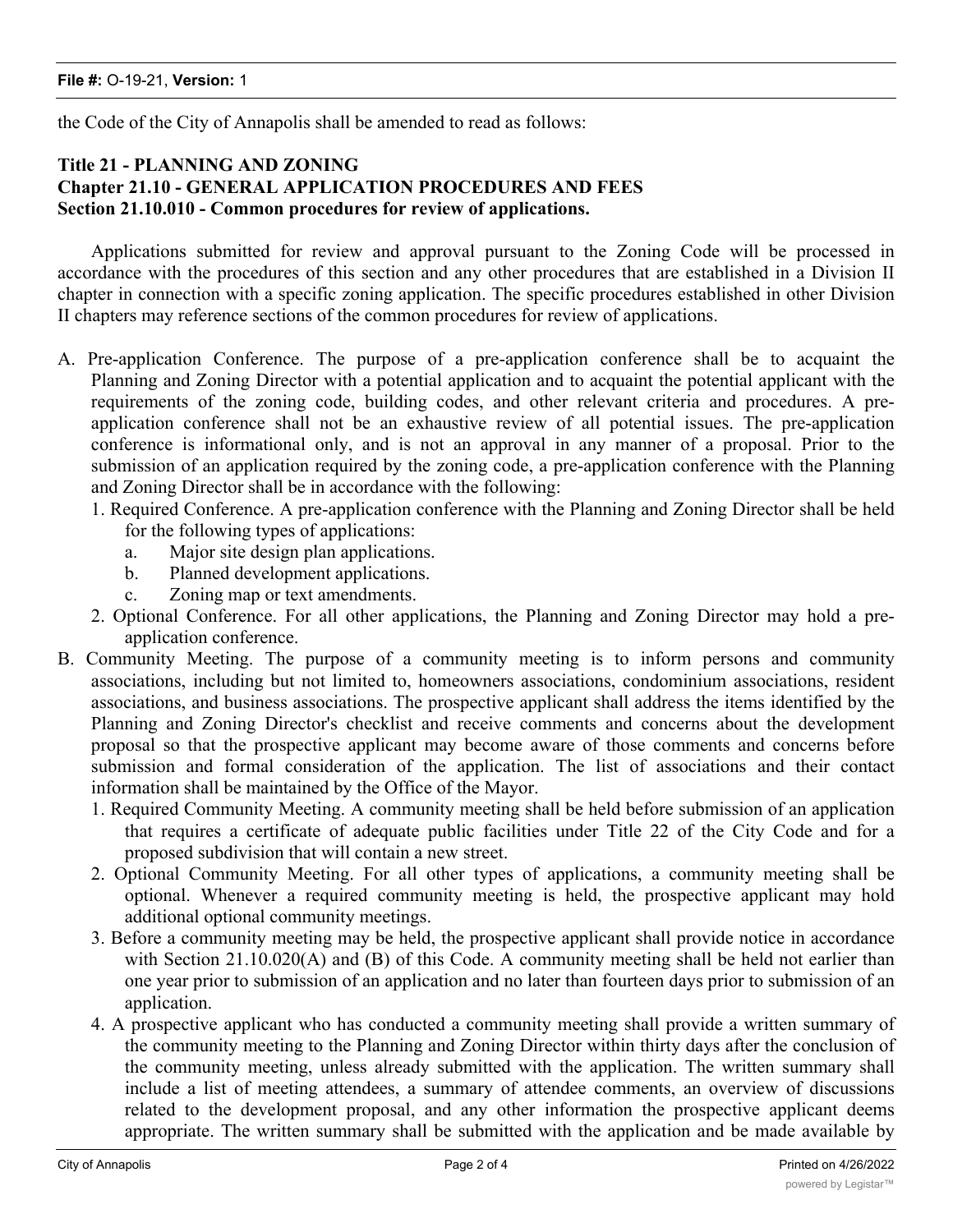the Planning and Zoning Director for public inspection. Anyone attending the community meeting may submit a written response to the prospective applicant's summary to the Planning and Zoning Director, which response the Planning and Zoning Director shall include with the application file. If an application is not filed within one year after a community meeting occurs, then before an application is filed, the prospective applicant shall hold another community meeting to be conducted in accordance with the provisions of this section.

- 5. WITHIN 30 DAYS AFTER THE COMPLETION OF THE REQUIRED COMMUNITY MEETING, THE ALDERPERSON FOR EACH WARD IN WHICH THE DEVELOPMENT IS PROPOSED MAY CONVENE A DIVERSE COMMITTEE OF RESIDENTS AND BUSINESS REPRESENTATIVES TO MEET WITH THE APPLICANT TO REVIEW THE PROJECT PLANS AND IDENTIFY SPECIFIC COMMUNITY BENEFITS. IF A MEETING IS CONVENED, A WRITTEN REPORT SHALL BE SUBMITTED BY THE COMMITTEE TO PLANNING AND ZONING.
- C. Application Forms and Submittals. All applications required under this Zoning Code shall be submitted with all required information on such forms, and in such number, as required by the Planning and Zoning Director. The Planning and Zoning Director shall have the authority to request additional information not specifically listed on the application forms to ensure compliance with this code. All applications shall be accompanied by required application fees in accordance with Section 21.10.050.
- D. Review for Completeness. All applications shall be submitted to the Planning and Zoning Director. Within no more than fifteen days of receipt of an application, the Planning and Zoning Director shall determine whether the application is complete. If the Planning and Zoning Director determines that the application is not complete, the Director shall promptly notify the applicant in writing, specifying the deficiencies of the application, including any additional information that must be supplied and that no further action shall be taken by the City on the application until the deficiencies are corrected.
- E. Correction of Deficiencies. If the applicant fails to correct the specified deficiencies within fifteen days of the date of notification of deficiency, the application shall be deemed withdrawn and shall be returned to the applicant. The Planning and Zoning Director, upon written request, may, for good cause shown and without any notice or hearing, grant extensions of the maximum fifteen day time limit for remedying deficiencies.
- F. Staff Review and Report. If staff reports are provided for as part of the procedures for a specific type of application required by the Zoning Code, the Planning and Zoning Director shall circulate an application for review by the Planning and Zoning Department and by any other City department that the Planning and Zoning Director or the decision making body deems appropriate.
- G. Application Forwarded to Decision-Making Body. Any application submitted to the Planning and Zoning Director for decision by the Planning Commission, Board of Appeals, or other decision making bodies shall be forwarded to that decision making body after the Director determines the application is complete.
- H. Coordinated Processing of Applications. If more than one type of application is required pursuant to the Zoning Code, the Planning and Zoning Director shall, to the extent possible, simultaneously process applications related to the same proposed development or activity, as long as all Zoning Code requirements for a particular application are satisfied. However, if the application requires Historic Preservation Commission approval, that approval shall be last.